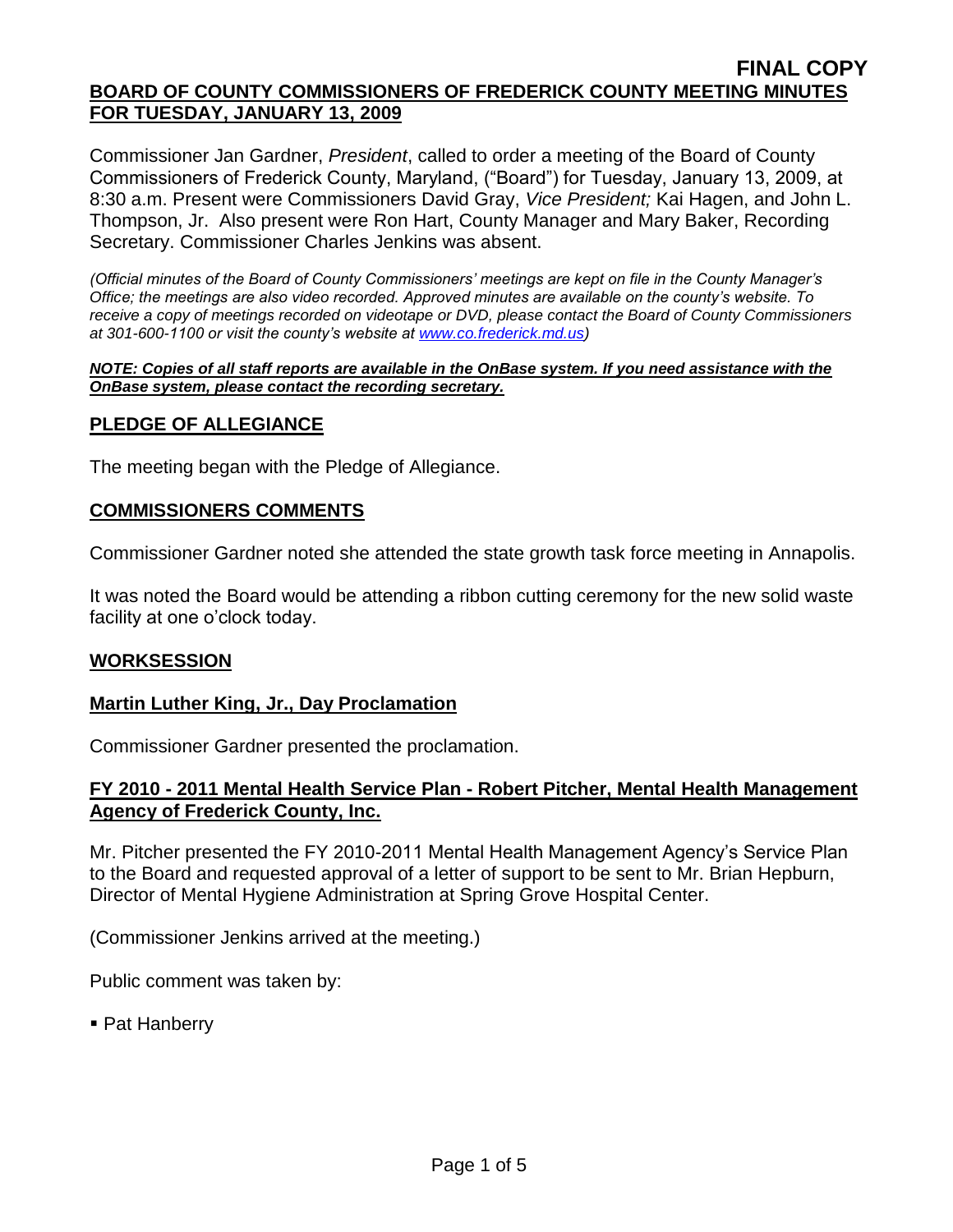Commissioner Hagen moved to authorize Commissioner Gardner to sign, on behalf of the Board, the letter of support for the Mental Health Management Agency as presented. Commissioner Gray seconded the motion that passed 5-0.

# **Amendment to the Federal Farm and Protection Program Agreements (FFRP) - Tim Blaser, Planning Division**

Mr. Blaser presented information to the Board regarding the amendments.

The original grant for the FFRP for FY 2004 was \$319,400 and for FY 2005 was \$426,000. Since the original grants were executed, the Mid-Maryland Land Trust Association has become inactive and no longer can administer the grants therefore; the Frederick County Planning staff has agreed to administer these grants. Funding was to be utilized on the Ray and Michelle Mara properties approved by the Board for easement acquisition on November 13, 2008. The amendment will increase the funding for FY 2004 from \$319,400 to \$480,000 and increase the FY 2005 grant from \$426,000 to \$524,000 and eliminate Mid-Maryland Land trust Association from both grants.

Commissioner Hagen moved to approve the amendments and budget transfer as presented. Commissioner Gray seconded the motion that passed 5-0.

Commissioner Gardner discussed President-Elect Barrack Obama's inauguration details.

Commissioner Hagen moved to make the first floor hearing room available to broadcast the inauguration on Tuesday, January 20, 2009, from 11:30 a.m.–1:00 p.m. for staff and citizens to view and under the direction of the County Manager, enable all county staff to view the inauguration. Commissioner Gray seconded the motion that passed 3-1-1 with Commissioner Thompson opposed and Commissioner Jenkins abstained.

The Board's meeting schedule for Tuesday, January 20, 2009, would begin at 8:30 a.m., end at 11:30 a.m., and resume at 2:00 p.m. with the joint meeting with the Board of Education. The Adequate Facilities Ordinance meeting would be moved and listed as the second item on the agenda during the 7:00 p.m. public hearing.

# **Update on FY 2009 County Revenue Shortfalls - Mike Gastley, Finance Division**

Mr. Gastley presented information regarding the revenue shortfalls. On October 21, 2008, the county faced a \$7 million dollar shortfall. By January 13, 2009, the county had recovered funds which now brought the shortfall to \$3.8 million dollars.

Commissioner Gardner requested the Board of Education (BOE) return money left over from project funds which was an estimated \$615,000.

Commissioner Gardner requested highway user revenue and unallocated building excise funds backfill to reduce highway maintenance funding.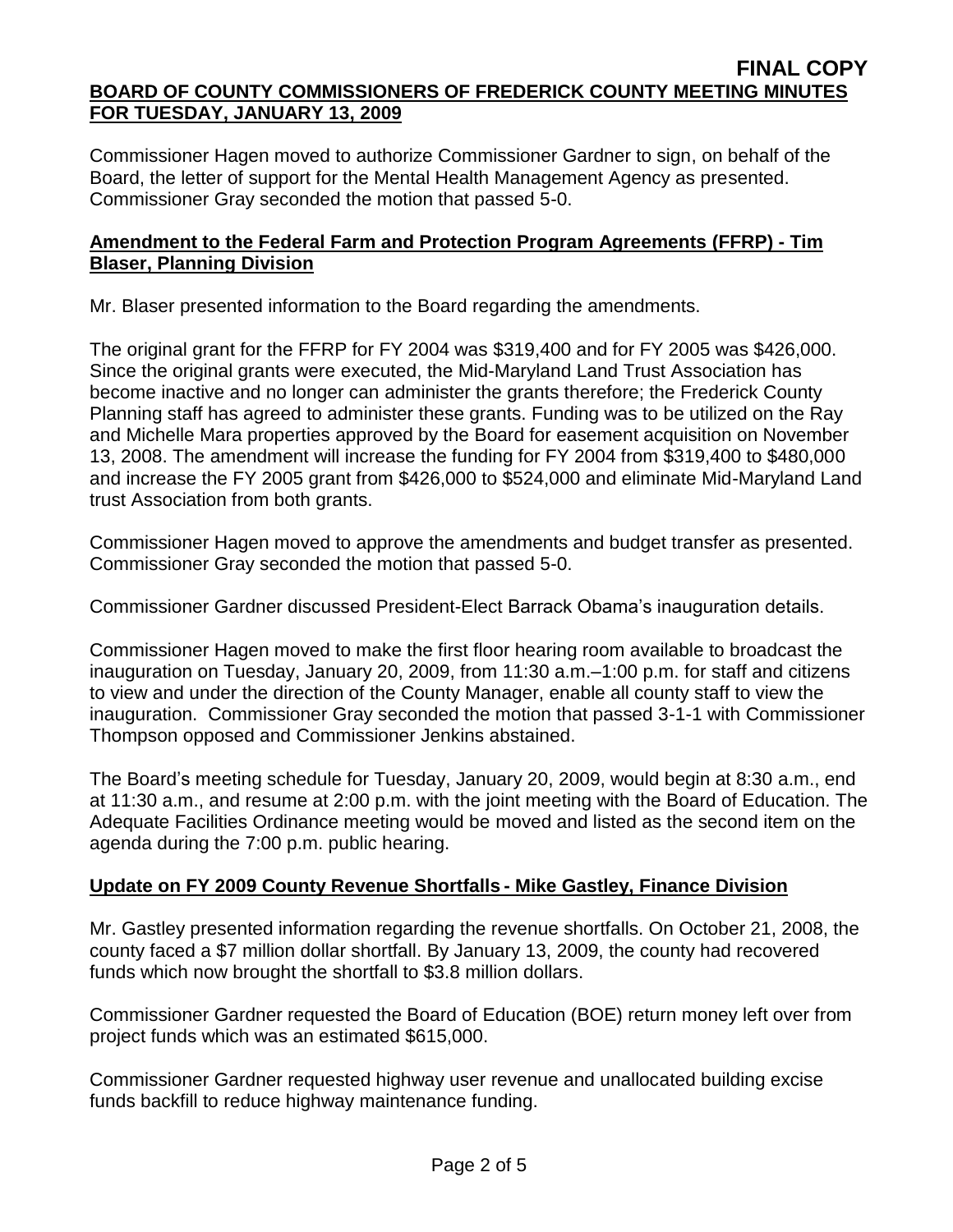It was noted with these changes the county still had a \$1.3 million dollar shortfall.

(Commissioner Gray left the meeting.)

There was Board consensus to meet and talk with the BOE regarding savings before making decisions. The budget meeting would be tabled until January 27, 2009.

### **CLOSED SESSION**

Commissioner Hagen moved to proceed to closed session in accordance with Maryland Annotated Code State Government Article § 10-508(a)(3) To consider the acquisition of real property for a public purpose and matters directly related thereto. Commissioner Thompson seconded the motion that passed 4-0 with Commissioner Gray absent.

#### **COMMISSIONERS COMMENTS**

Commissioner Jenkins complemented the Middletown Volunteer Fire Company auxiliary members for raising \$15,000 for the fire company.

Commissioner Gardner noted the first Houses of Worship/Places of Assembly workgroup meeting went well.

# **PUBLIC COMMENTS**

None.

# **QUESTIONS – PRESS**

None.

# **ADJOURN**

The meeting adjourned at 10:50 a.m.

Respectfully submitted,

Mary E. Baker Recording Secretary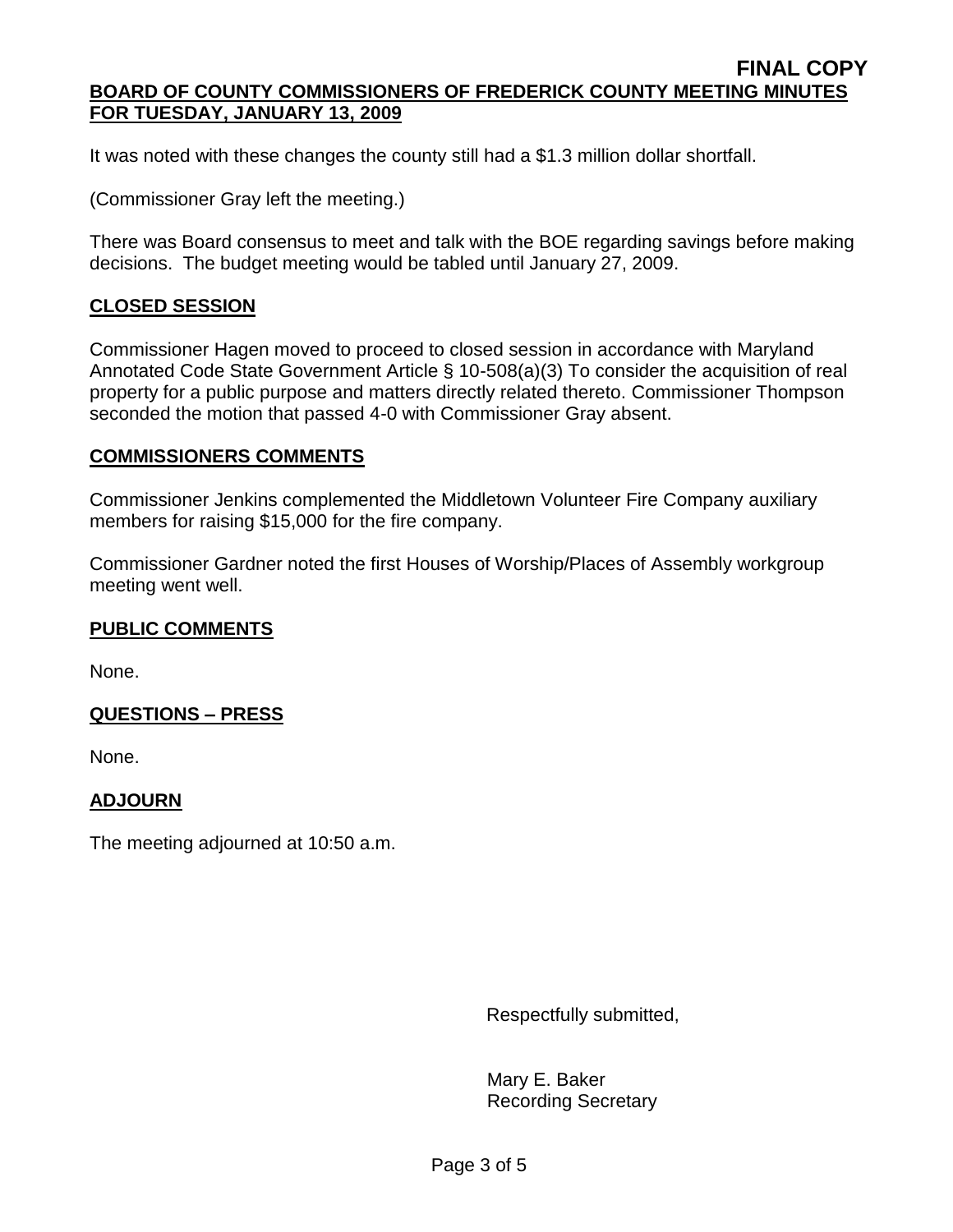# **FORM OF STATEMENT FOR CLOSING THE MEETING OF TUESDAY, JANUARY 13, 2009**

# **STATUTORY AUTHORITY TO CLOSE SESSION**

#### **State Government Article §10-508(a):**

(3) To consider the acquisition of real property for a public purpose and matters directly related thereto.

#### **Motion:**

Commissioner Hagen moved to proceed to closed session in accordance with Maryland Annotated Code State Government Article § 10-508(a)(3) To consider the acquisition of real property for a public purpose and matters directly related thereto. Commissioner Thompson seconded the motion that passed 4-0 with Commissioner Gray absent.

#### **Topic to be Discussed:**

To consider the acquisition of real property for park purposes.

Mary E. Baker Recording Secretary